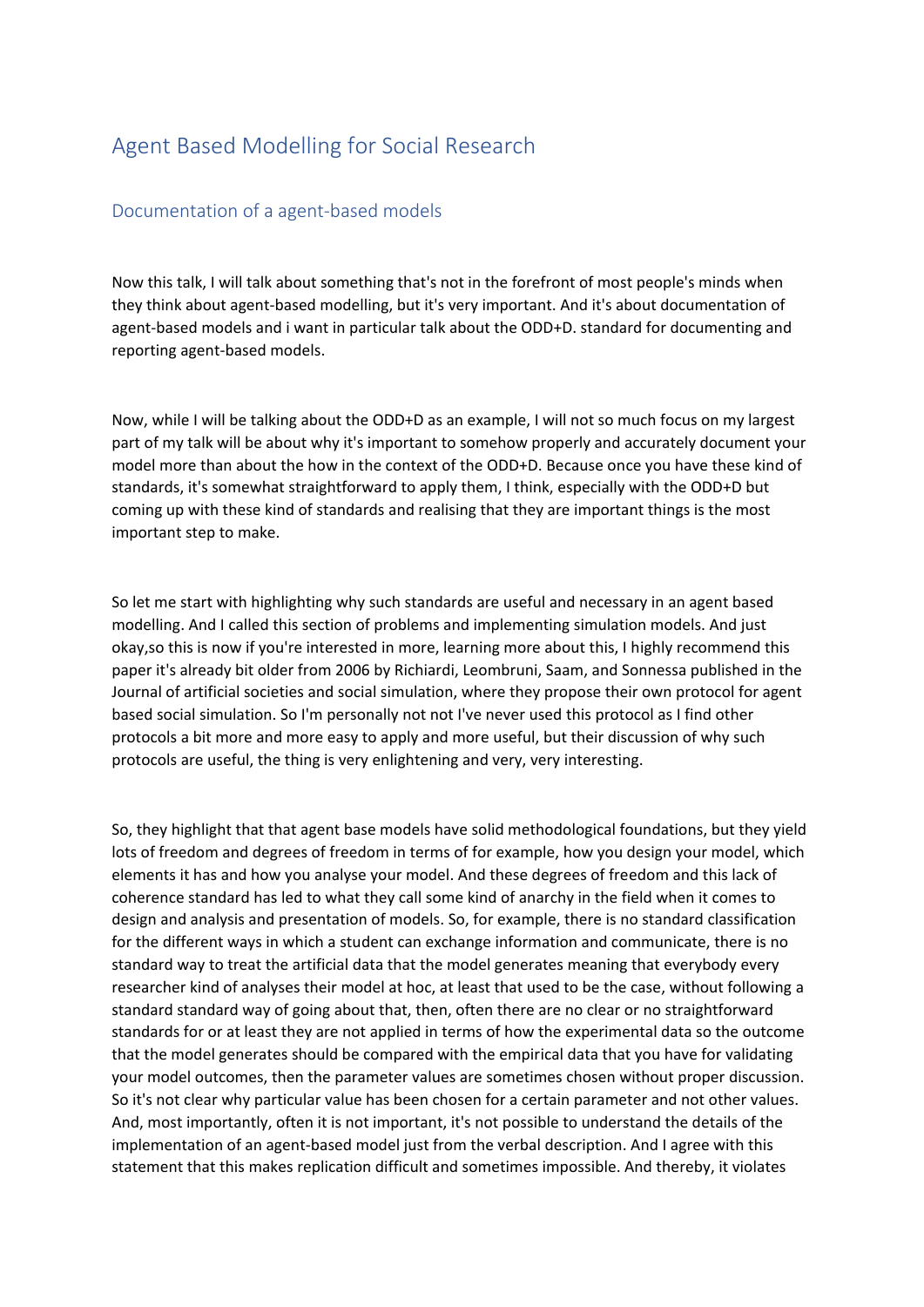basic principles of scientific practice, namely that what we do should be at least in principle, be replicable by other researchers to validate what we have been doing and to call to confirm the veracity of our models and our results.

Then, a bit more in detail. There are some some pitfalls in describing papers name describing agentbased models. And the main difficulty here is that agent-based modelling is comparatively new, or at least used to be comparatively new. By now it's a bit more established. But mainstream journals often have difficulties accommodating agent-based models or descriptions, because they deviate from what has been done before, right? If you have a regression model that you apply to a population level data set, like the European Social Survey, there are certain standard templates that you can follow in describing your model, your research and your analysis that you did and your the results that you obtain that nobody really questions, right, because it's so common.

But agent-based models deviate from that or the description of agent based models deviates from that because for example, the models that we have typically read, deviate radically from the existing literature. So we're doing often, so, often you're in a situation where the first one to apply an agent base model to a specific research question, therefore, you cannot really draw on standard templates for describing what you're doing.

And then same goes for the structure of the model. So there are many elements that are essential for a model, but for which they are typically no guidelines for how to report this, whether i were to report this in a in a journal article, right. So for example, as we have seen also in this course treatment of time can be essential for how the model behaves. So but in a journal, you will rarely see a section that asks you for indicating whether you use discrete or continuous time, then often, it's not required to discuss or specify whether your model is exclusively stochastic or deterministic, how you treat heterogeneity in your model, which are all points that are important for for modelling for agent based modelling which which are not commonly reported or not, at least commonly featured in in standard templates for journal articles. And often this leads to a situation where you can't have.

So I personally, that's now my ultimate personal experience that I also colleagues that I talked to shared is when you try to submit an agent based model to a mainstream journal. You have to, attend to the needs of audiences at the same time, right on one and, you might want to make it understandable and some for creative designers in a way your description in a way that makes it understandable for standard readers of the journal who might not have a background in simulation modelling. But at the same time, you want to satisfy people who know a bit more about agent-based modelling to provide an accurate description of your model, and to enable them to replicate your model. And these are two goals that are some times really not compatible with each other, right? So often to make it through the review process, especially when you have non expert reviewers when it comes to simulation modelling, you need to boil it down to to have a simple story to use as few as quick equations as possible. And those equations that you have to explain them intuitively so that people understand what you're doing if they're not used to this kind of methods, which then goes at the cost of accuracy, right and detail. And so I skipped this now, because I said that already.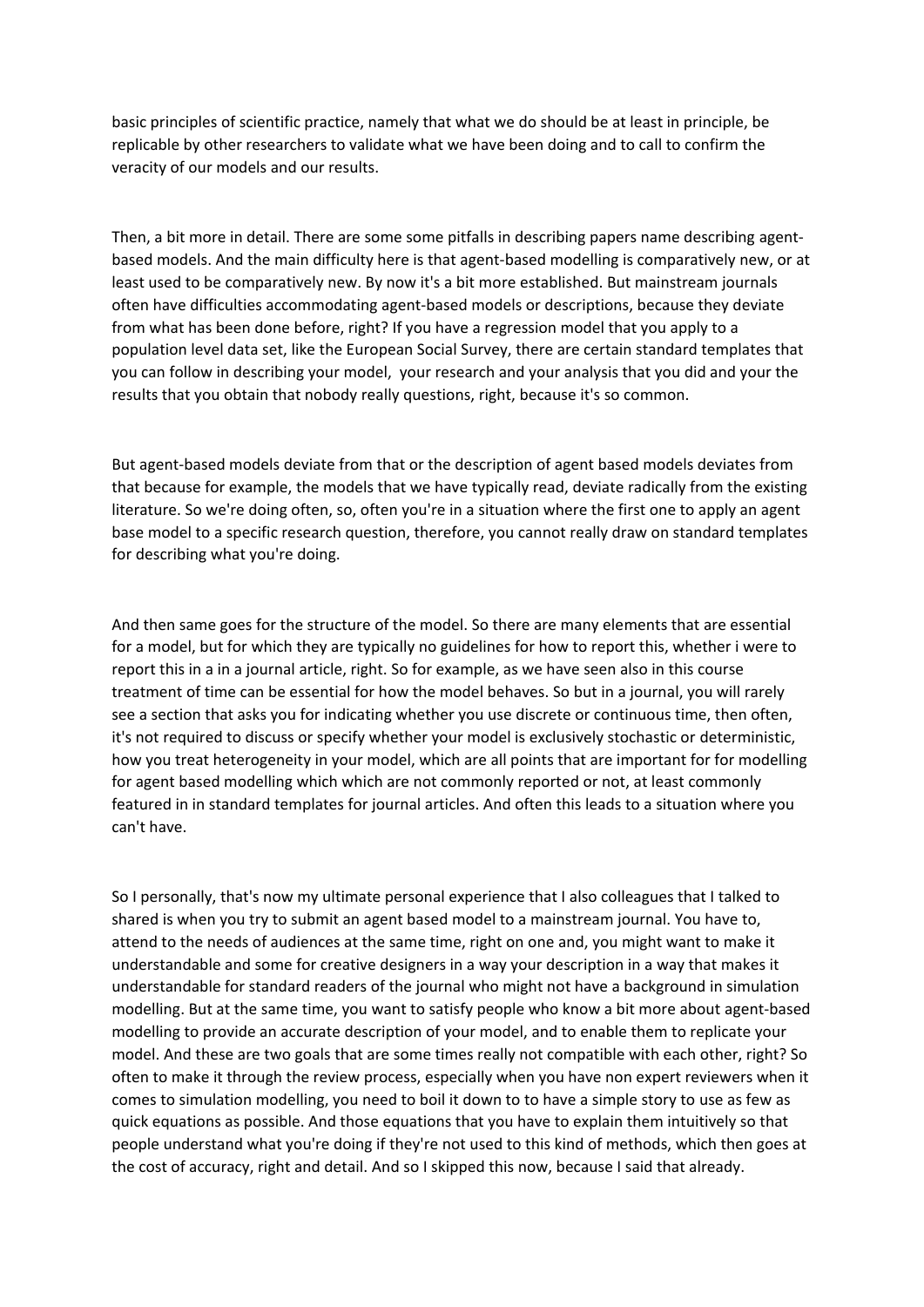So there are some solutions to this problem. The first solution is I think this should be standard. It's not yet but many people are arguing for that that should be standard that you publish your code and input data alongside your paper. Because the code of the model is the only way in which the model can be described 100% accurately. Any verbal description of what your model does is only an approximation and therefore might be erroneous and ambiguous. So you might put a lot of effort into into describing your model, but still, somebody might misunderstand what you're doing and with code you can circumvent this misunderstanding, directly showing what you have actually been doing.

And there are certain ways for making your code available. For example, a popular platform in the area of agent-based modelling is called the compass net or open ABM, where you'll find a huge collection of agent based models. Using different languages for implementing models, the language doesn't really matter. But it's the focus is your more on agent-based models within this library.

Then coming more from computer science or software development, there is GitHub. And I think it's also increasingly used for sharing code for analysis in research is GitHub, which is a bit less specialist more general, which I see increasingly being used also at our institute. And also people who do not necessarily use it for simulation but for example, writing a piece of code that accesses the Facebook API or Twitter API to extract data.

And then there are general databases like to have a database where you can upload the data for any kind of study that you have conducted. Finding agent based models is a bit less common and then the least recommendable thing to do is publishing code on the publishers websites because there might be access restrictions that people for example, can only download the book if they add the code to to a paper if they bought access to the book or the journal on respective journals webspace.

Now, the second step, that's important is, next to publishing your code up to prominence with publishing your code is that not everybody might be able to read your, your programming language, right? So I'm not fluent in Python, I get the basic understanding but checking model based on Python would be difficult for me and I might not understand certain things. So there are standards that can be used to give a verbal description of an agent based model that's more detailed than you would have more standardised than you would provide.

If you would just write an article for mainstream journal and starting from ecology, the ODD standard has been evolved developed, which has later been developed into the ODD+D standard for agent based models that involve human individuals who make decisions. And it's the the ODD comes from the three main elements, overview, design concepts and details which has been enriched in latest iteration with decisions that directly address individual decision-making behaviour. And this ODD standard has certain standard elements that are sorted into these three main areas overview design concepts and details. Within these sections, you have smaller sub sections, for example, your